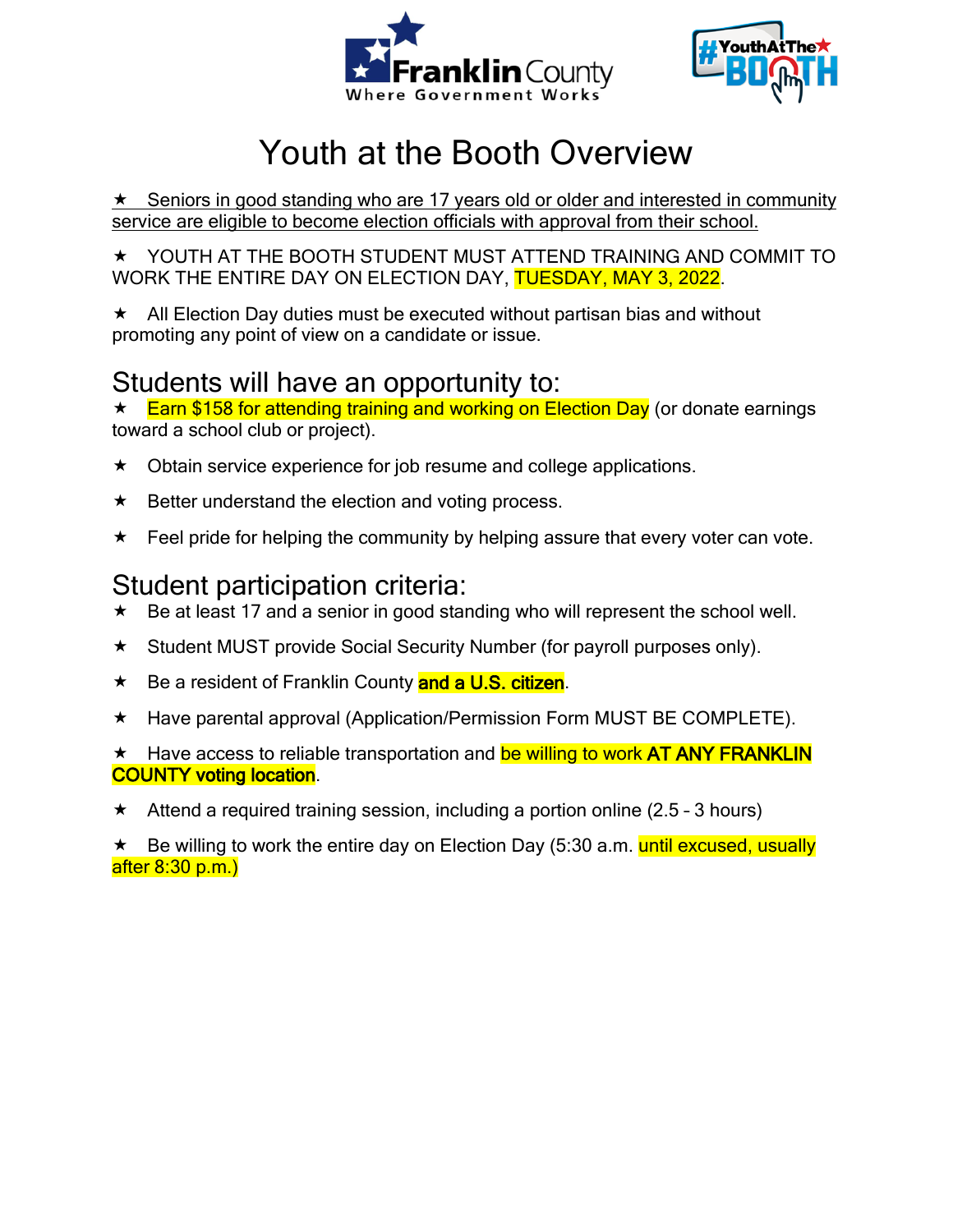



# Teacher Implementation Steps for May 2022:

Step 1: Distribute the Student Application/Permission Flyer to students. NOTE: Only distribute the flyer to students who are Seniors in good standing.

 $\star$  All students must complete an Application on the Election Worker Portal.

★ PLEASE NOTE! Only those students who will be 18 on or before Election Day on November 8, 2022 need to complete a Voter Registration form. (May be completed online.)

 $\star$  The information will remain only with the Board of Elections and will not be shared with other parties.

#### Step 2: Poll Worker Training Sessions

\* The Board of Elections will schedule training at your school if you have 15 students participate. These training sessions will be 2.5-3 hours in length.

 $\star$  Training is mandatory.

 $\star$  Students may be given a form for obtaining a signature from the Voting Location Manager, indicating that the student fulfilled their duties. (Available on the Board of Elections Website).

 $\star$  Encourage eligible students to vote absentee, since they will be at the polls all day on Election Day and are unlikely to work at the precinct where they would vote.

#### Step 3: Remind Students that, on Election Day, they must:

 $\star$  Work all day from 5:30 a.m. until excused on Election Day, which is usually 8:30 p.m. but could be later.

 $\star$  Act in a nonpartisan manner (no political buttons, badges, pencils or t-shirts).

 Dress in an appropriate manner, no low riders, no ultra-short skirts, no blue jeans, no sweats, no sandals or flip flops. A Youth at the Booth T-Shirt will be provided.

 $\star$  Fully participate as precinct officials. Students will have the same duties as adult workers.

\* Bring lunch, dinner, snacks and beverage and homework or reading materials.

*IF YOU HAVE ANY QUESTIONS, call the Franklin County Board of Elections 614.525.5393 or email Hannahy.Francis@vote.franklincountyohio.gov.*